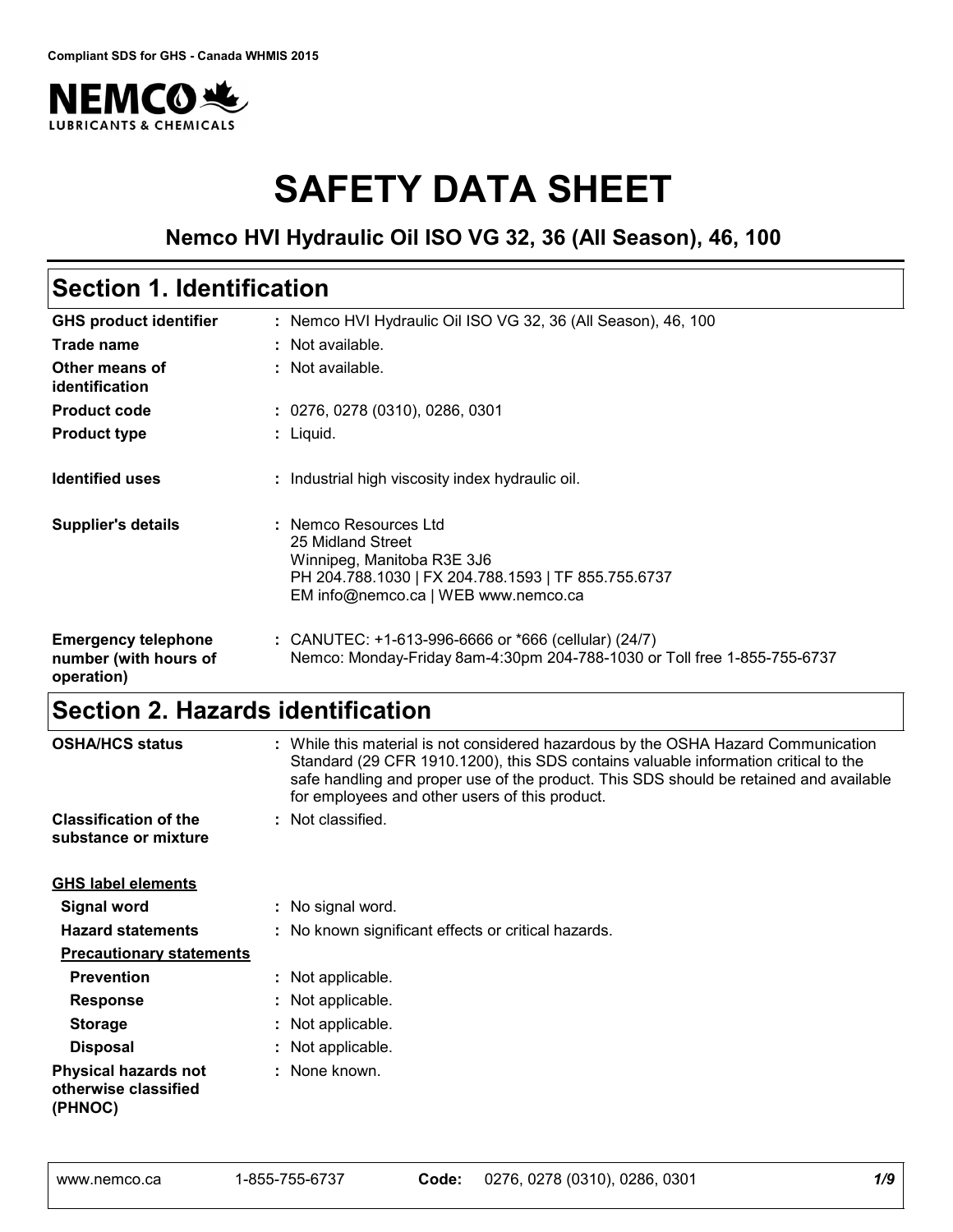

### **Section 2. Hazards identification**

| <b>Health hazards not</b> |  |
|---------------------------|--|
| otherwise classified      |  |
| (HHNOC)                   |  |

**:** None known.

# **Section 3. Composition/information on ingredients**

| Substance/mixture | : Mixture                   |
|-------------------|-----------------------------|
| Other means of    | $\therefore$ Not available. |
| identification    |                             |

#### **CAS number/other identifiers**

| : 0276, 0278 (0310), 0286, 0301<br><b>Product code</b> |  |
|--------------------------------------------------------|--|

| Ingredient name                                        | $\frac{9}{6}$      | <b>CAS number</b> |
|--------------------------------------------------------|--------------------|-------------------|
| Distillates (petroleum), hydrotreated heavy paraffinic | l≥75 - <90         | 64742-54-7        |
| 2,6-di-tert-Butylphenol                                | ∣ - <0.25<br>⊺≥0.1 | 128-39-2          |

#### **Any concentration shown as a range is to protect confidentiality or is due to batch variation.**

**There are no additional ingredients present which, within the current knowledge of the supplier and in the concentrations applicable, are classified as hazardous to health or the environment and hence require reporting in this section.**

**Occupational exposure limits, if available, are listed in Section 8.**

### **Section 4. First aid measures**

#### **Description of necessary first aid measures**

| Eye contact         | : Immediately flush eyes with plenty of water, occasionally lifting the upper and lower<br>eyelids. Check for and remove any contact lenses. Get medical attention if irritation<br>occurs.                                                                    |
|---------------------|----------------------------------------------------------------------------------------------------------------------------------------------------------------------------------------------------------------------------------------------------------------|
| <b>Inhalation</b>   | : Remove victim to fresh air and keep at rest in a position comfortable for breathing. Get<br>medical attention if symptoms occur.                                                                                                                             |
| <b>Skin contact</b> | : Flush contaminated skin with plenty of water. Get medical attention if symptoms occur.                                                                                                                                                                       |
| Ingestion           | : Wash out mouth with water. If material has been swallowed and the exposed person is<br>conscious, give small quantities of water to drink. Do not induce vomiting unless<br>directed to do so by medical personnel. Get medical attention if symptoms occur. |

#### **Most important symptoms/effects, acute and delayed**

| <b>Potential acute health effects</b> |                                                     |
|---------------------------------------|-----------------------------------------------------|
| Eye contact                           | : No known significant effects or critical hazards. |
| <b>Inhalation</b>                     | : No known significant effects or critical hazards. |
| <b>Skin contact</b>                   | : No known significant effects or critical hazards. |
| Ingestion                             | : No known significant effects or critical hazards. |
| Over-exposure signs/symptoms          |                                                     |
| Eye contact                           | : No known significant effects or critical hazards. |
| <b>Inhalation</b>                     | : No known significant effects or critical hazards. |
| <b>Skin contact</b>                   | : No known significant effects or critical hazards. |
| Ingestion                             | : No known significant effects or critical hazards. |
|                                       |                                                     |

#### **Indication of immediate medical attention and special treatment needed, if necessary**

| Notes to physician | : Treat symptomatically. Contact poison treatment specialist immediately if large<br>quantities have been ingested or inhaled. |
|--------------------|--------------------------------------------------------------------------------------------------------------------------------|
|                    |                                                                                                                                |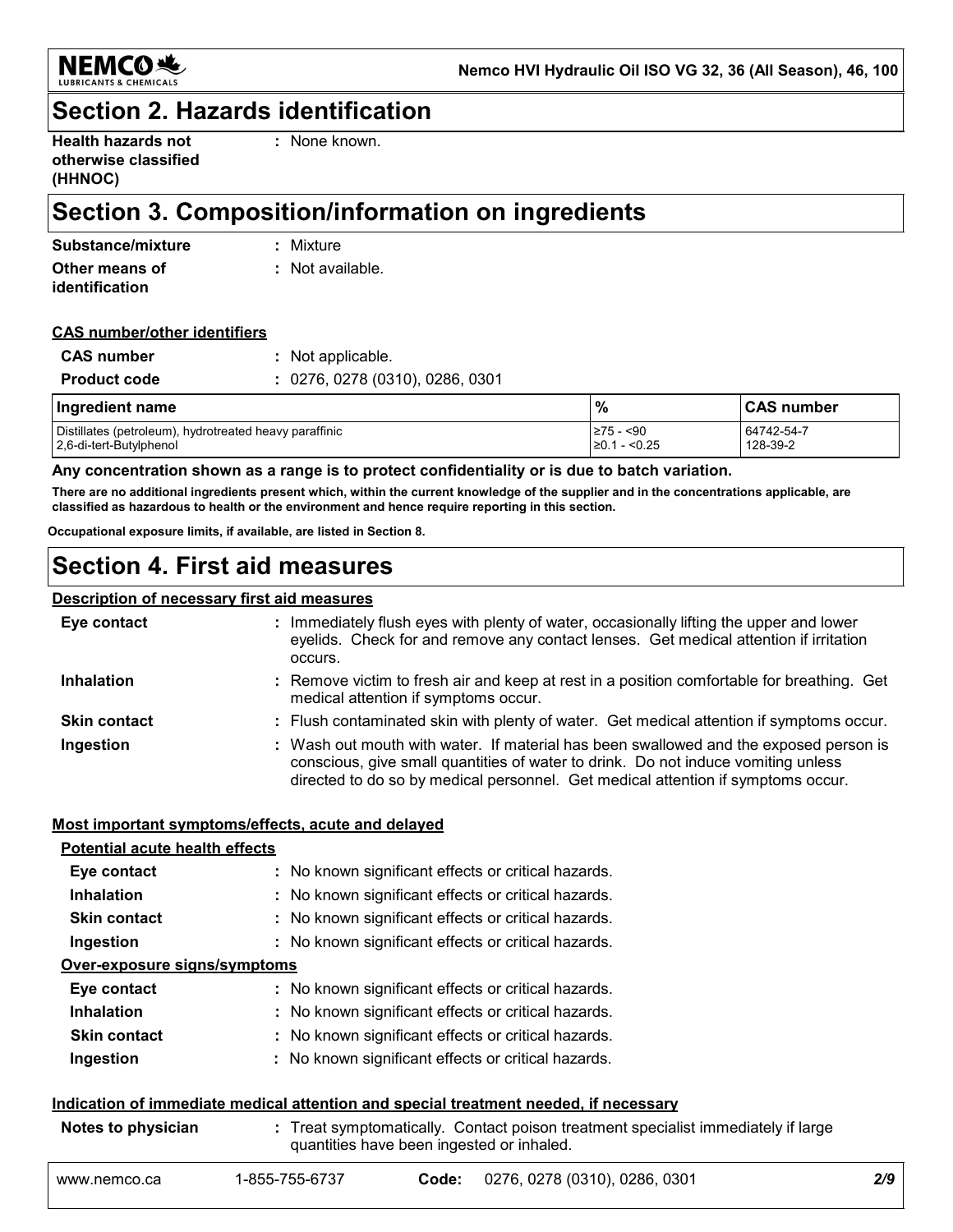

### **Section 4. First aid measures**

**Specific treatments :** No specific treatment.

**Protection of first-aiders :** No special protection is required.

**See toxicological information (Section 11)**

### **Section 5. Fire-fighting measures**

| <b>Extinguishing media</b>                               |                                                                                                                                                                          |
|----------------------------------------------------------|--------------------------------------------------------------------------------------------------------------------------------------------------------------------------|
| Suitable extinguishing<br>media                          | : Use an extinguishing agent suitable for the surrounding fire.                                                                                                          |
| Unsuitable extinguishing<br>media                        | : None known.                                                                                                                                                            |
| Specific hazards arising<br>from the chemical            | : No specific fire or explosion hazard.                                                                                                                                  |
| <b>Hazardous thermal</b><br>decomposition products       | : No specific data.                                                                                                                                                      |
| <b>Special protective actions</b><br>for fire-fighters   | : No special measures are required.                                                                                                                                      |
| <b>Special protective</b><br>equipment for fire-fighters | : Fire-fighters should wear appropriate protective equipment and self-contained breathing<br>apparatus (SCBA) with a full face-piece operated in positive pressure mode. |

# **Section 6. Accidental release measures**

| <b>Personal precautions, protective equipment and emergency procedures</b> |                                                                                                                                                                                                                                 |  |
|----------------------------------------------------------------------------|---------------------------------------------------------------------------------------------------------------------------------------------------------------------------------------------------------------------------------|--|
| For non-emergency<br>personnel                                             | : Put on appropriate personal protective equipment.                                                                                                                                                                             |  |
| For emergency responders                                                   | : If specialized clothing is required to deal with the spillage, take note of any information in<br>Section 8 on suitable and unsuitable materials. See also the information in "For non-<br>emergency personnel".              |  |
| <b>Environmental precautions</b>                                           | : Avoid dispersal of spilled material and runoff and contact with soil, waterways, drains<br>and sewers. Inform the relevant authorities if the product has caused environmental<br>pollution (sewers, waterways, soil or air). |  |

#### **Methods and materials for containment and cleaning up**

**Spill** Stop leak if without risk. Move containers from spill area. Prevent entry into sewers, **:** water courses, basements or confined areas. Wash spillages into an effluent treatment plant or proceed as follows. Contain and collect spillage with non-combustible, absorbent material e.g. sand, earth, vermiculite or diatomaceous earth and place in container for disposal according to local regulations (see Section 13). Dispose of via a licensed waste disposal contractor. Note: see Section 1 for emergency contact information and Section 13 for waste disposal.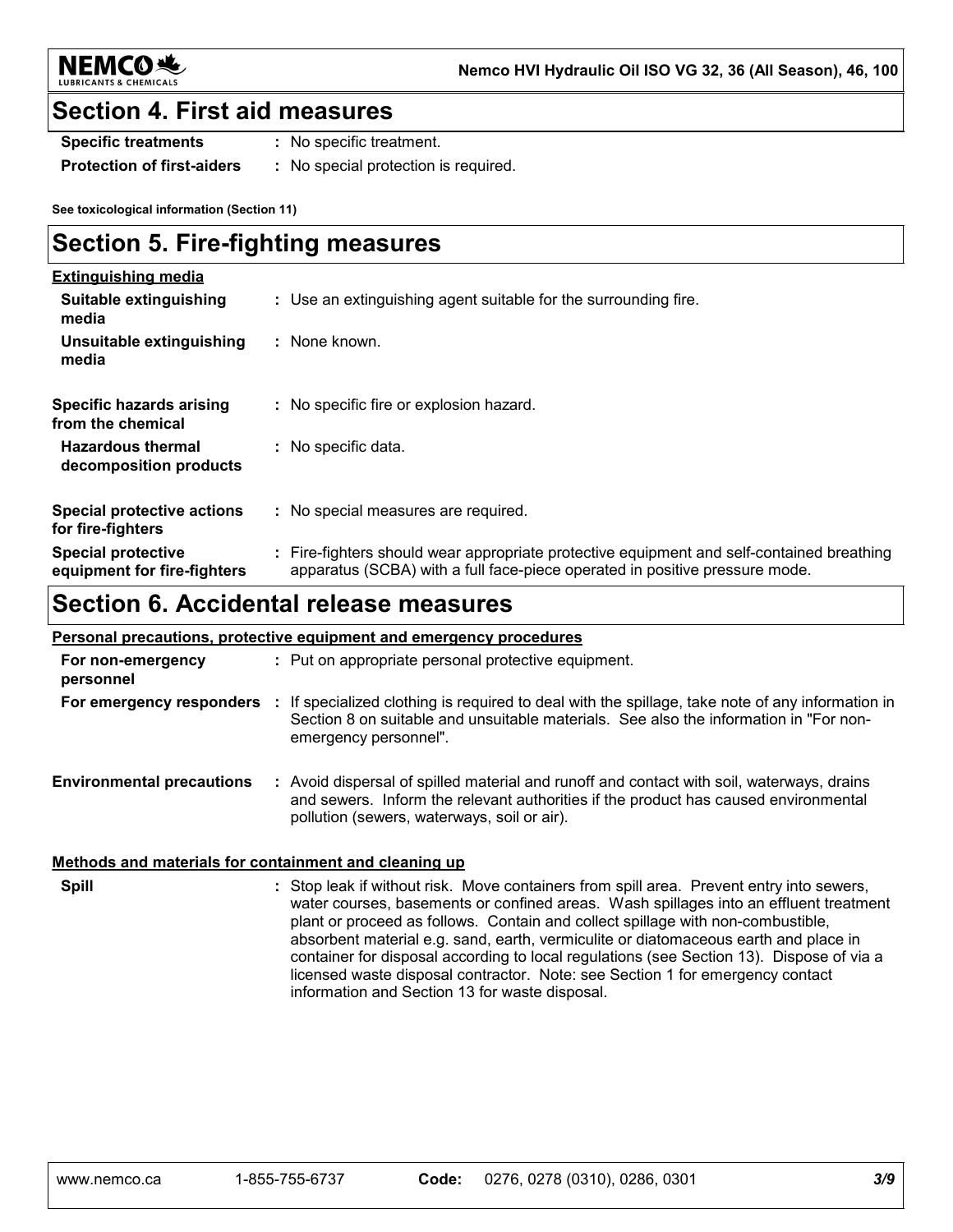

# **Section 7. Handling and storage**

#### **Precautions for safe handling**

| <b>Protective measures</b>                                                | : Put on appropriate personal protective equipment (see Section 8).                                                                                                                                                                                                                                                                                                                                                                                                                                         |
|---------------------------------------------------------------------------|-------------------------------------------------------------------------------------------------------------------------------------------------------------------------------------------------------------------------------------------------------------------------------------------------------------------------------------------------------------------------------------------------------------------------------------------------------------------------------------------------------------|
| Advice on general<br>occupational hygiene                                 | Eating, drinking and smoking should be prohibited in areas where this material is<br>handled, stored and processed. Workers should wash hands and face before eating,<br>drinking and smoking. See also Section 8 for additional information on hygiene<br>measures.                                                                                                                                                                                                                                        |
| Conditions for safe storage,<br>including any<br><i>incompatibilities</i> | Store in accordance with local regulations. Store in original container protected from<br>direct sunlight in a dry, cool and well-ventilated area, away from incompatible materials<br>(see Section 10) and food and drink. Keep container tightly closed and sealed until<br>ready for use. Containers that have been opened must be carefully resealed and kept<br>upright to prevent leakage. Do not store in unlabeled containers. Use appropriate<br>containment to avoid environmental contamination. |

# **Section 8. Exposure controls/personal protection**

#### **Control parameters**

| <b>Occupational exposure limits</b>                       |                                     | STEL (15 mins)<br>TWA (8 hours) |               | Ceiling |                   |       |     |                   |       |                   |
|-----------------------------------------------------------|-------------------------------------|---------------------------------|---------------|---------|-------------------|-------|-----|-------------------|-------|-------------------|
| Ingredient                                                | List name                           | ppm                             | $mq/m3$ Other | ppm     | mq/m <sup>3</sup> | Other | ppm | mq/m <sup>3</sup> | Other | <b>Notations</b>  |
| Distillates (petroleum), hydrotreated<br>heavy paraffinic | US ACGIH 3/2015                     |                                 | -5            |         |                   |       |     |                   |       | [a]               |
|                                                           | AB 4/2009<br>ON 7/2015<br>QC 1/2014 | $\overline{\phantom{0}}$        | ්<br>ີ<br>්ට  |         | 10<br>10<br>10    |       |     |                   |       | [b]<br>[b]<br>[b] |

**Form:** [a]Inhalable fraction [b]Mist

| <b>Appropriate engineering</b><br>controls | : Good general ventilation should be sufficient to control worker exposure to airborne<br>contaminants.                                                          |                                                                                                                                                                                                                                                               |  |  |  |
|--------------------------------------------|------------------------------------------------------------------------------------------------------------------------------------------------------------------|---------------------------------------------------------------------------------------------------------------------------------------------------------------------------------------------------------------------------------------------------------------|--|--|--|
| <b>Environmental exposure</b><br>controls  | : Emissions from ventilation or work process equipment should be checked to ensure<br>they comply with the requirements of environmental protection legislation. |                                                                                                                                                                                                                                                               |  |  |  |
| <b>Individual protection measures</b>      |                                                                                                                                                                  |                                                                                                                                                                                                                                                               |  |  |  |
| <b>Hygiene measures</b>                    |                                                                                                                                                                  | : Wash hands, forearms and face thoroughly after handling chemical products, before<br>eating, smoking and using the lavatory and at the end of the working period. Ensure<br>that eyewash stations and safety showers are close to the workstation location. |  |  |  |
| <b>Eye/face protection</b>                 |                                                                                                                                                                  | : Safety eyewear complying with an approved standard should be used when a risk<br>assessment indicates this is necessary to avoid exposure to liquid splashes, mists,<br>gases or dusts.                                                                     |  |  |  |
| <b>Skin protection</b>                     |                                                                                                                                                                  |                                                                                                                                                                                                                                                               |  |  |  |
| <b>Hand protection</b>                     |                                                                                                                                                                  | : Chemical-resistant, impervious gloves complying with an approved standard should be<br>worn at all times when handling chemical products if a risk assessment indicates this is<br>necessary.                                                               |  |  |  |
| <b>Body protection</b>                     |                                                                                                                                                                  | : Personal protective equipment for the body should be selected based on the task being<br>performed and the risks involved and should be approved by a specialist before<br>handling this product.                                                           |  |  |  |
| Other skin protection                      |                                                                                                                                                                  | : Appropriate footwear and any additional skin protection measures should be selected<br>based on the task being performed and the risks involved and should be approved by a<br>specialist before handling this product.                                     |  |  |  |
| <b>Respiratory protection</b>              |                                                                                                                                                                  | : Not required under normal conditions of use.                                                                                                                                                                                                                |  |  |  |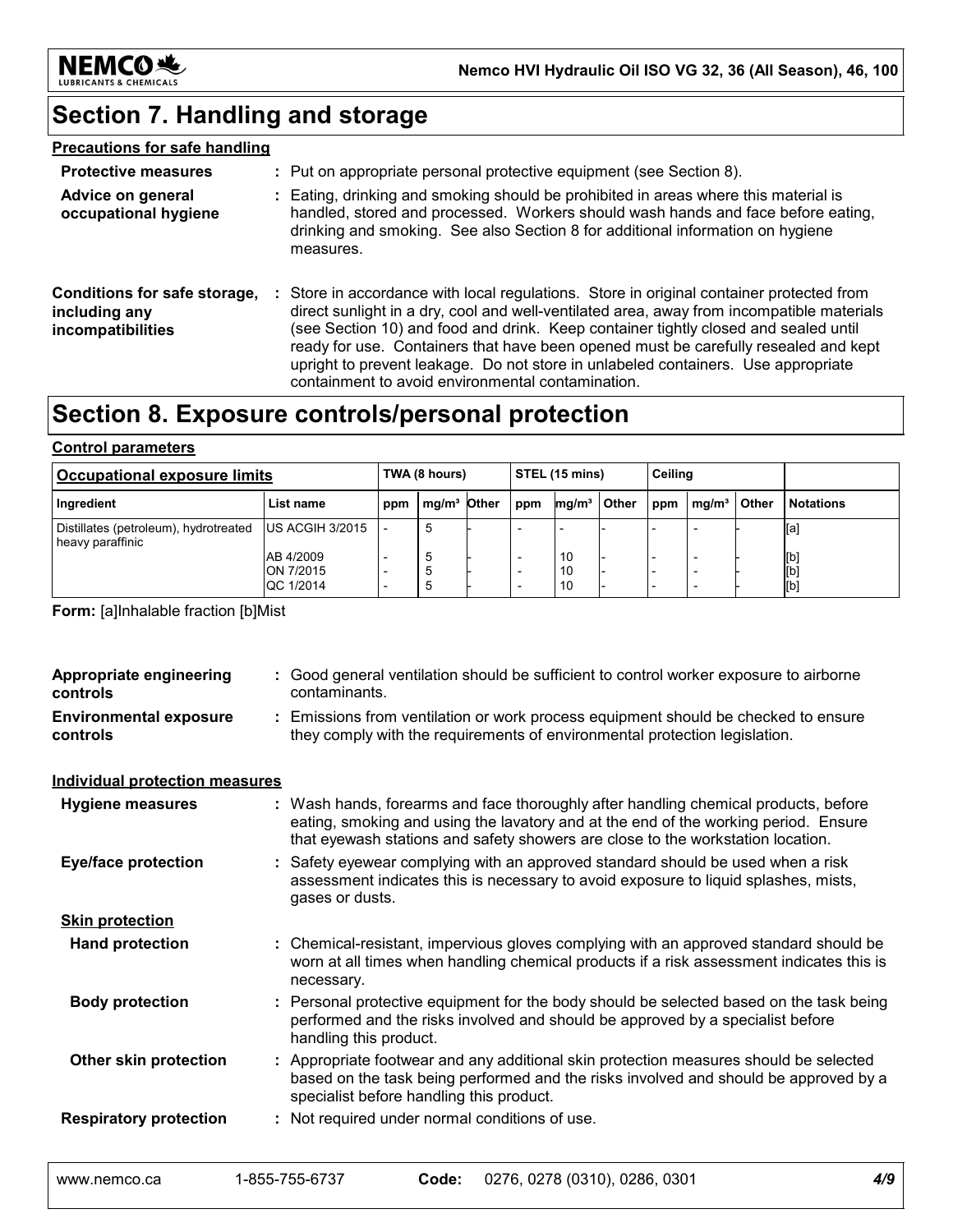

# **Section 9. Physical and chemical properties**

#### **Appearance**

| <b>Physical state</b>                             | : Liquid. [Viscous.]                                                                                    |
|---------------------------------------------------|---------------------------------------------------------------------------------------------------------|
| Color                                             | : Amber.                                                                                                |
| Odor                                              | : Mild hydrocarbon.                                                                                     |
| Odor threshold                                    | : Not available.                                                                                        |
| pH                                                | : Not available.                                                                                        |
| <b>Freezing point</b>                             | : $-48^{\circ}$ C, $-48^{\circ}$ C, $-45^{\circ}$ C, $-42^{\circ}$ C                                    |
| <b>Boiling point</b>                              | $:$ Not available.                                                                                      |
| <b>Flash point</b>                                | : Open cup: $>207^{\circ}$ C [Cleveland.]                                                               |
| <b>Evaporation rate</b>                           | : Not available.                                                                                        |
| Flammability (solid, gas)                         | : Not available.                                                                                        |
| Lower and upper explosive<br>(flammable) limits   | : Not available.                                                                                        |
| Vapor pressure                                    | : Not available.                                                                                        |
| Vapor density                                     | : Not available.                                                                                        |
| <b>Relative density</b>                           | $: 0.85$ to 0.91                                                                                        |
| <b>Solubility in water</b>                        | : Negligible in water.                                                                                  |
| <b>Partition coefficient: n-</b><br>octanol/water | : Not available.                                                                                        |
| <b>Auto-ignition temperature</b>                  | : Not available.                                                                                        |
| <b>Decomposition temperature</b>                  | : Not available.                                                                                        |
| <b>Viscosity</b>                                  | : Kinematic: 6.5, 6.8, 8.2, 13.3 cSt (100 $^{\circ}$ C)<br>Kinematic: 31.9, 35.4, 45.9, 99.9 cSt (40°C) |

# **Section 10. Stability and reactivity**

| <b>Reactivity</b>                            | : No specific test data related to reactivity available for this product or its ingredients.                         |
|----------------------------------------------|----------------------------------------------------------------------------------------------------------------------|
| <b>Chemical stability</b>                    | : Stable in normal ambient conditions. Reactive with oxidizing agents, acids, halogens<br>and halogenated compounds. |
| <b>Possibility of hazardous</b><br>reactions | : Under normal conditions of storage and use, hazardous reactions will not occur.                                    |
| <b>Conditions to avoid</b>                   | : Avoid heat, flames, sparks and other sources of ignition.                                                          |
| Incompatible materials                       | : Reactive or incompatible with the following materials: strong oxidizers and strong<br>reducing agents.             |
| <b>Hazardous decomposition</b><br>products   | : Under normal conditions of storage and use, hazardous decomposition products should<br>not be produced.            |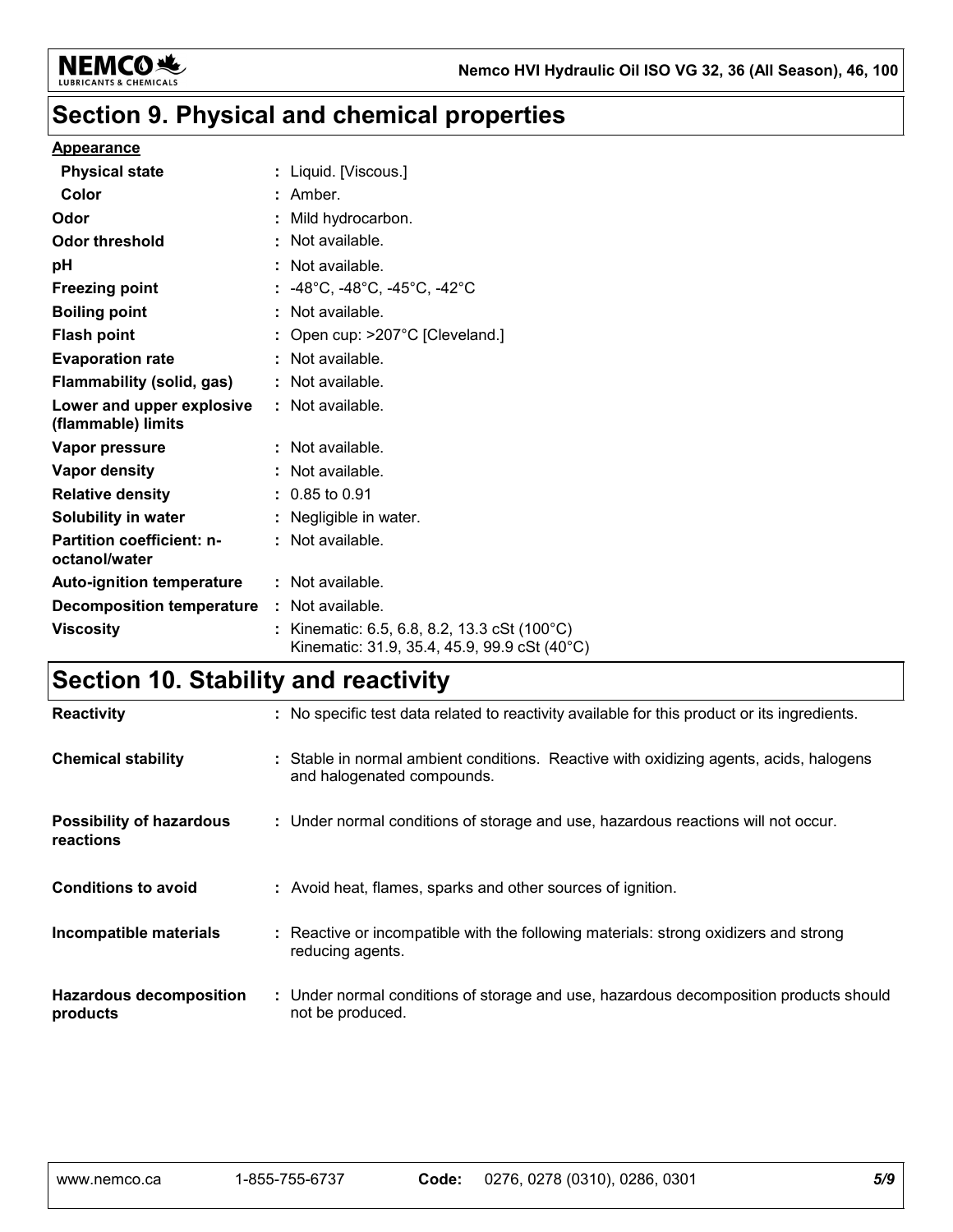

# **Section 11. Toxicological information**

#### **Information on toxicological effects**

#### **Acute toxicity**

| <b>Product/ingredient name</b> | Result                   | <b>Species</b> | <b>Dose</b>              | <b>Exposure</b> |
|--------------------------------|--------------------------|----------------|--------------------------|-----------------|
| 2,6-di-tert-Butylphenol        | ∟D50 Dermal<br>∟D50 Oral | Rabbit<br>Rat  | $>10$ g/kg<br>1320 mg/kg |                 |

#### **Irritation/Corrosion**

| <b>Product/ingredient name</b> | <b>Result</b>                   | <b>Species</b> | <b>Score</b> | <b>Exposure</b> | <b>Observation</b> |
|--------------------------------|---------------------------------|----------------|--------------|-----------------|--------------------|
| 2.6-di-tert-Butylphenol        | <b>Skin - Moderate irritant</b> | Rat            |              | $0.5$ mL        |                    |

#### **Sensitization**

There is no data available.

#### **Mutagenicity**

There is no data available.

#### **Carcinogenicity**

#### **Classification**

| <b>Product/ingredient name</b>                            | OSHA  IARC | <b>NTP</b> | <b>ACGIH EPA</b> | <b>NIOSH</b> |
|-----------------------------------------------------------|------------|------------|------------------|--------------|
| Distillates (petroleum), hydrotreated<br>heavy paraffinic |            |            | $A^2$            |              |

#### **Reproductive toxicity**

There is no data available.

#### **Teratogenicity**

There is no data available.

#### **Specific target organ toxicity (single exposure)**

There is no data available.

#### **Specific target organ toxicity (repeated exposure)**

There is no data available.

#### **Aspiration hazard**

| <b>Name</b>                                            | <b>Result</b>                  |
|--------------------------------------------------------|--------------------------------|
| Distillates (petroleum), hydrotreated heavy paraffinic | ASPIRATION HAZARD - Category 1 |

| Information on the likely<br>routes of exposure | : Dermal contact. Eye contact. Inhalation. Ingestion.                               |
|-------------------------------------------------|-------------------------------------------------------------------------------------|
| <b>Potential acute health effects</b>           |                                                                                     |
| Eye contact                                     | : No known significant effects or critical hazards.                                 |
| <b>Inhalation</b>                               | : No known significant effects or critical hazards.                                 |
| <b>Skin contact</b>                             | : No known significant effects or critical hazards.                                 |
| Ingestion                                       | : No known significant effects or critical hazards.                                 |
|                                                 | <u>Symptoms related to the physical, chemical and toxicological characteristics</u> |

| Eye contact         | : No known significant effects or critical hazards. |
|---------------------|-----------------------------------------------------|
| <b>Inhalation</b>   | : No known significant effects or critical hazards. |
| <b>Skin contact</b> | : No known significant effects or critical hazards. |
| Ingestion           | : No known significant effects or critical hazards. |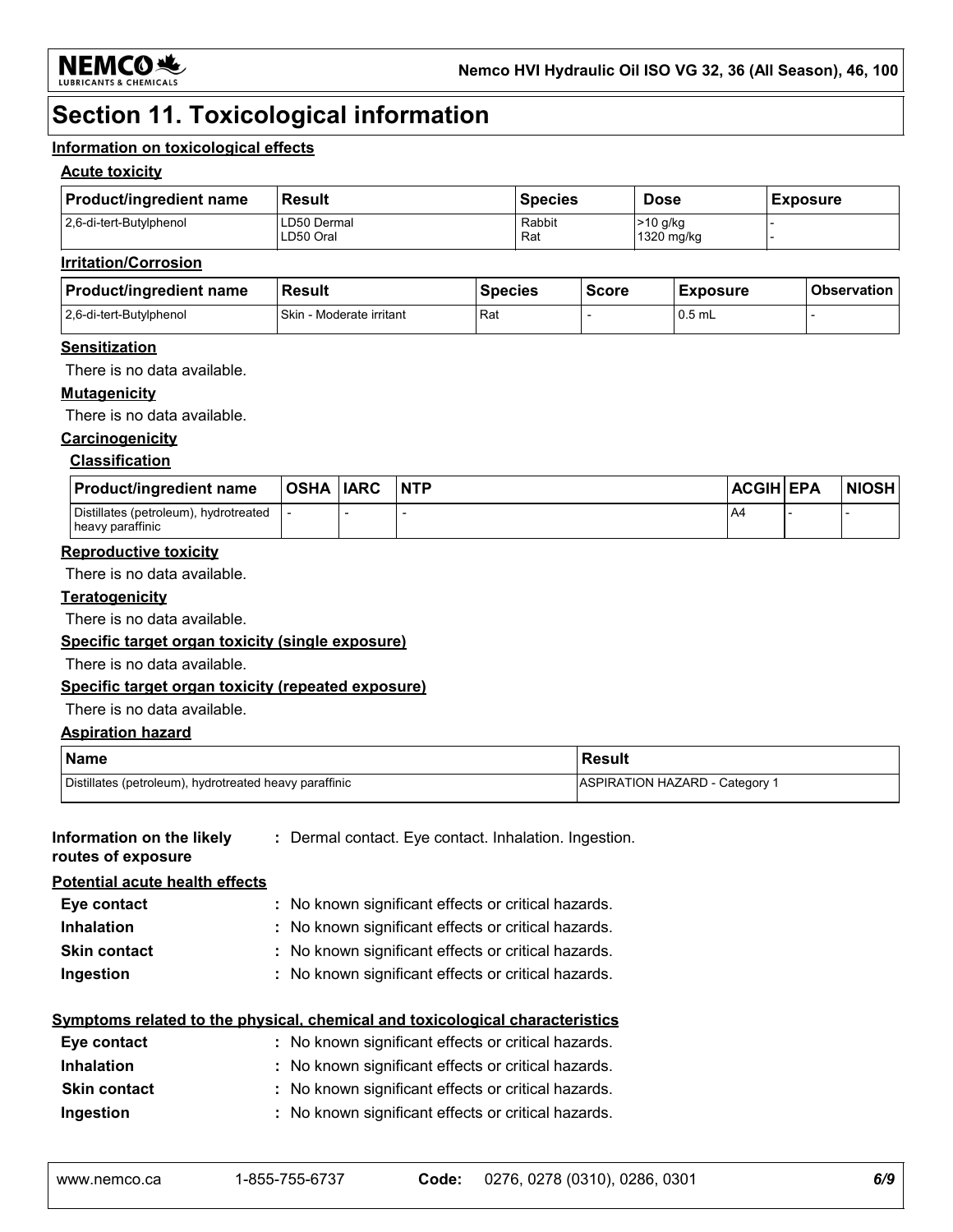

## **Section 11. Toxicological information**

#### **Delayed and immediate effects and also chronic effects from short and long term exposure**

| <b>Short term exposure</b>              |                                                     |
|-----------------------------------------|-----------------------------------------------------|
| <b>Potential immediate</b><br>effects   | : No known significant effects or critical hazards. |
| <b>Potential delayed effects</b>        | : No known significant effects or critical hazards. |
| Long term exposure                      |                                                     |
| <b>Potential immediate</b><br>effects   | : No known significant effects or critical hazards. |
| <b>Potential delayed effects</b>        | : No known significant effects or critical hazards. |
| <b>Potential chronic health effects</b> |                                                     |
| General                                 | : No known significant effects or critical hazards. |
| Carcinogenicity                         | : No known significant effects or critical hazards. |
| <b>Mutagenicity</b>                     | : No known significant effects or critical hazards. |
| <b>Teratogenicity</b>                   | : No known significant effects or critical hazards. |
| <b>Developmental effects</b>            | : No known significant effects or critical hazards. |
| <b>Fertility effects</b>                | : No known significant effects or critical hazards. |

#### **Numerical measures of toxicity**

**Acute toxicity estimates**

There is no data available.

## **Section 12. Ecological information**

#### **Toxicity**

There is no data available.

#### **Persistence and degradability**

There is no data available.

#### **Bioaccumulative potential**

| <b>Product/ingredient name</b> | $LogP_{ow}$ | <b>BCF</b> | <b>Potential</b> |
|--------------------------------|-------------|------------|------------------|
| 2,6-di-tert-Butylphenol        | 4.5         |            | high             |

**Mobility in soil**

**Soil/water partition coefficient (KOC)**

**:** There is no data available.

**Other adverse effects** : No known significant effects or critical hazards.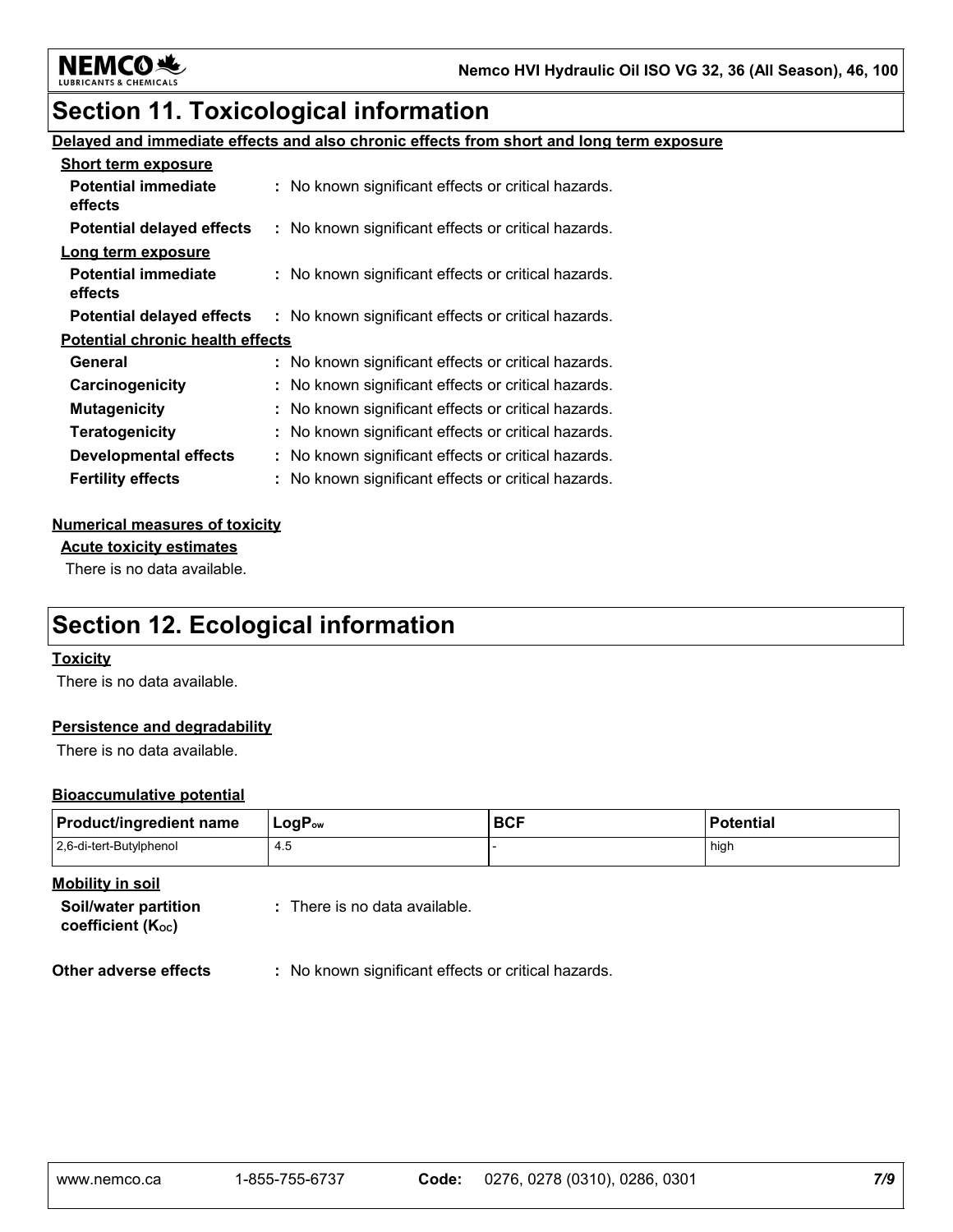

## **Section 13. Disposal considerations**

The generation of waste should be avoided or minimized wherever possible. Disposal of this product, solutions and any by-products should comply with the requirements of environmental protection and waste disposal legislation and any regional local authority requirements. Dispose of surplus and non-recyclable products via a licensed waste disposal contractor. Waste should not be disposed of untreated to the sewer unless fully compliant with the requirements of all authorities with jurisdiction. Waste packaging should be recycled. Incineration or landfill should only be considered when recycling is not feasible. This material and its container must be disposed of in a safe way. Empty containers or liners may retain some product residues. Avoid dispersal of spilled material and runoff and contact with soil, waterways, drains and sewers. **Disposal methods :**

### **Section 14. Transport information**

|                                      | <b>TDG</b>               | <b>IMDG</b>                  | <b>IATA</b>                  |
|--------------------------------------|--------------------------|------------------------------|------------------------------|
| <b>UN number</b>                     | Not regulated.           | Not regulated.               | Not regulated.               |
| <b>UN proper</b><br>shipping name    |                          | $\qquad \qquad \blacksquare$ |                              |
| <b>Transport</b><br>hazard class(es) | $\overline{\phantom{0}}$ | $\qquad \qquad \blacksquare$ |                              |
| <b>Packing group</b>                 | $\blacksquare$           | $\overline{\phantom{0}}$     | $\qquad \qquad \blacksquare$ |
| Environmental<br>hazards             | No.                      | No.                          | No.                          |
| <b>Additional</b><br>information     | $\overline{\phantom{a}}$ |                              |                              |

**AERG :** Not applicable.

**Special precautions for user Transport within user's premises:** always transport in closed containers that are **:** upright and secure. Ensure that persons transporting the product know what to do in the event of an accident or spillage.

**Transport in bulk according :** Not available. **to Annex II of MARPOL 73/78 and the IBC Code**

## **Section 15. Regulatory information**

| <b>Canadian lists</b>        |                                      |                                        |     |  |
|------------------------------|--------------------------------------|----------------------------------------|-----|--|
| <b>Canadian NPRI</b>         |                                      | : None of the components are listed.   |     |  |
| <b>CEPA Toxic substances</b> | : None of the components are listed. |                                        |     |  |
| <b>Canada inventory</b>      | : Not determined.                    |                                        |     |  |
| <b>International lists</b>   |                                      |                                        |     |  |
| <b>National inventory</b>    |                                      |                                        |     |  |
| <b>Australia</b>             | : Not determined.                    |                                        |     |  |
| China                        | : Not determined.                    |                                        |     |  |
| <b>Europe</b>                | : Not determined.                    |                                        |     |  |
| www.nemco.ca                 | 1-855-755-6737                       | 0276, 0278 (0310), 0286, 0301<br>Code: | 8/9 |  |